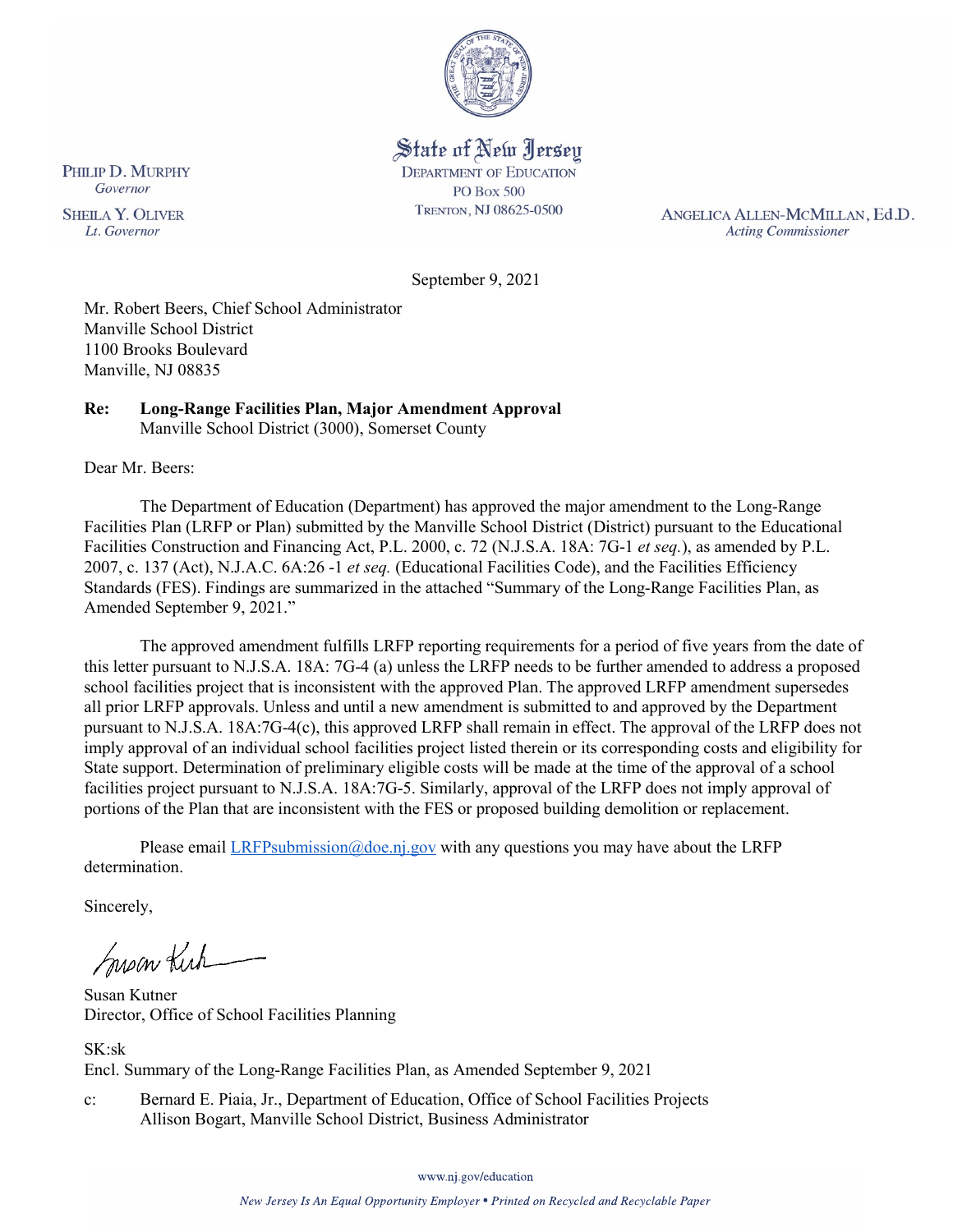# **Manville School District (3000) Summary of the Long-Range Facilities Plan, as Amended September 9, 2021**

The Department of Education (Department) has completed its review of the major amendment to the Long-Range Facilities Plan (LRFP or Plan) submitted by the Manville School District (District) pursuant to the Educational Facilities Construction and Financing Act, P.L. 2000, c. 72 (N.J.S.A. 18A: 7G-1 *et seq.*), as amended by P.L. 2007, c. 137 (Act), N.J.A.C. 6A:26-1 et seq. (Educational Facilities Code), and the Facilities Efficiency Standards (FES).

The following provides a summary of the District's approved amended LRFP. The summary is based on the standards set forth in the Act, the Educational Facilities Code, the FES, District-reported information in the Department's LRFP reporting system, and supporting documentation. The referenced reports in *italic* text are standard reports available on the Department's LRFP website.

## **1. Inventory Overview**

The District is classified as a Regular Operating District (ROD) for funding purposes. It provides services for students in grades PK-12.

The District identified existing and proposed schools, sites, buildings, rooms, and site amenities in its LRFP. Table 1 lists the number of existing and proposed district schools, sites, and buildings. Detailed information can be found in the *School Asset Inventory Report* and the *Site Asset Inventory Report.*

**As directed by the Department, school facilities projects that have received initial approval by the Department and have been approved by the voters, if applicable, are represented as "existing" in the LRFP.** Approved projects that include new construction and/or the reconfiguration/reassignment of existing program space are as follows: n/a.

| Category                                     | <b>Existing</b> | <b>Proposed</b> |
|----------------------------------------------|-----------------|-----------------|
| Number of Schools (assigned DOE school code) |                 |                 |
| Number of School Buildings <sup>1</sup>      |                 |                 |
| Number of Non-School Buildings <sup>2</sup>  |                 |                 |
| Number of Vacant Buildings                   |                 |                 |
| Number of Sites                              |                 |                 |

## **Table 1: Number of Schools, School Buildings, and Sites**

Based on the existing facilities inventory submitted by the District:

- Schools using leased buildings (short or long-term):  $n/a$
- Schools using temporary classroom units (TCUs), excluding TCUs supporting construction: n/a
- Vacant/unassigned school buildings:  $n/a$

 $\overline{a}$ 

<span id="page-1-1"></span><span id="page-1-0"></span>*<sup>1</sup>* Includes district-owned buildings and long-term leases serving students in district-operated programs

<sup>&</sup>lt;sup>2</sup> Includes occupied district-owned buildings not associated with a school, such as administrative buildings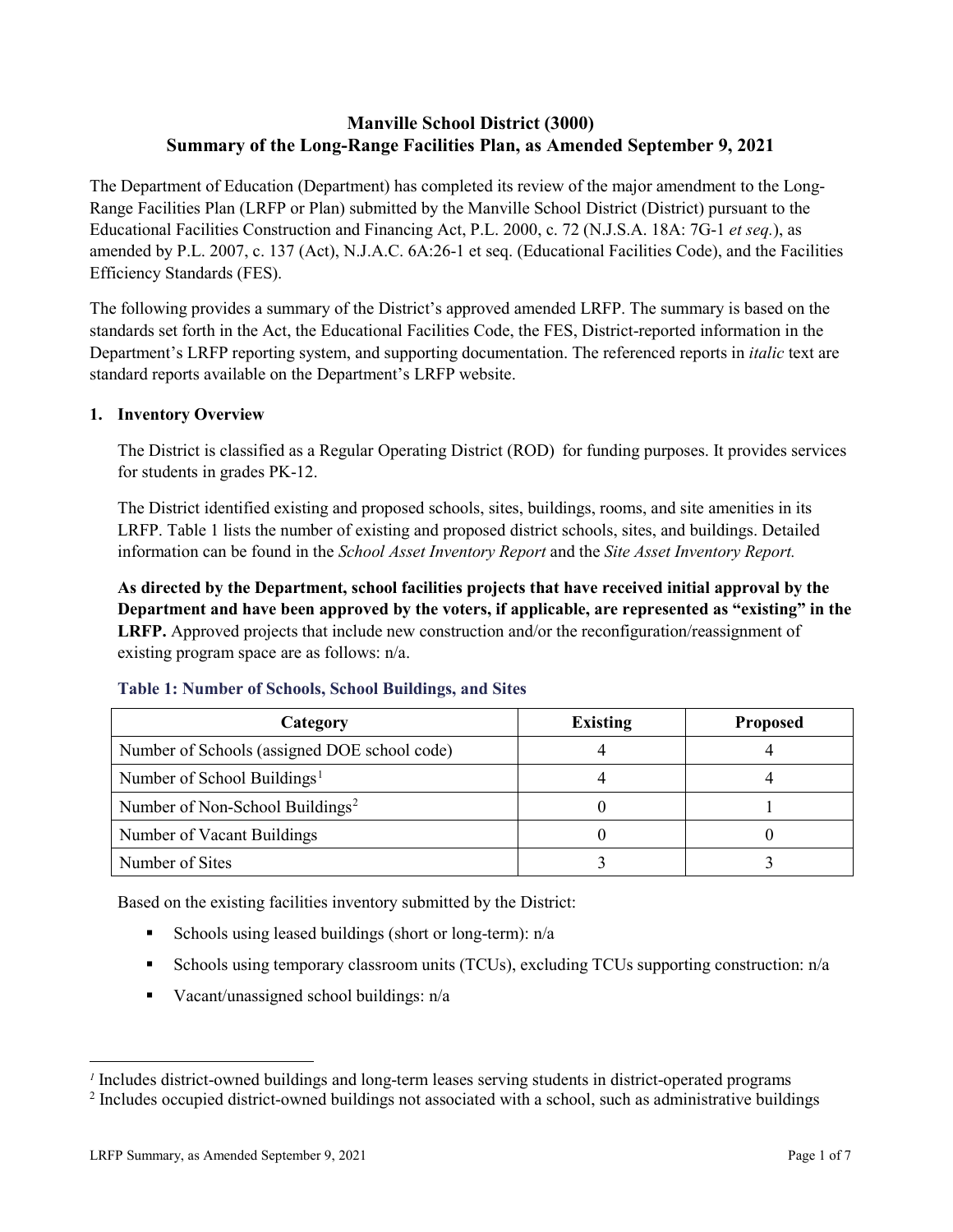Findings:

The Department has determined that the proposed inventory is adequate for approval of the District's LRFP amendment. However, the LRFP determination does not imply approval of an individual school facilities project listed within the LRFP; the District must submit individual project applications for project approval.

## **2. District Enrollments**

The District determined the number of students, or "proposed enrollments," to be accommodated for LRFP planning purposes on a district-wide basis and in each school.

The Department minimally requires the submission of a standard cohort-survival projection using historic enrollment data from the Application for School State Aid (ASSA) or NJ Smart. The cohort-survival method projection method forecasts future students based upon the survival of the existing student population as it moves from grade to grade. A survival ratio of less than 1.00 indicates a loss of students, while a survival ratio of more than 1.00 indicates the class size is increasing. For example, if a survival ratio tracking first to second grade is computed to be 1.05, the grade size is increasing by 5% from one year to the next. The cohort-survival projection methodology works well for communities with stable demographic conditions. Atypical events impacting housing or enrollments, such as an economic downturn that halts new housing construction or the opening of a charter or private school, typically makes a cohort-survival projection less reliable.

## **Proposed enrollments are based on a standard cohort-survival enrollment projection.**

Adequate supporting documentation was submitted to the Department to justify the proposed enrollments. Table 2 provides a comparison of existing and projected enrollments. All totals include special education students.

|                              | <b>Existing Enrollments</b> | <b>District Proposed Enrollments</b> |
|------------------------------|-----------------------------|--------------------------------------|
| <b>Grades</b>                | 2020-21                     | 2023-24                              |
| PK (excl. private providers) | 34                          | 57                                   |
| Grades K to 5                | 661                         | 614                                  |
| Grades 6 to 8                | 372                         | 346                                  |
| Grades 9 to 12               | 450                         | 486                                  |
| <b>Totals PK to 12</b>       | 1,517                       | 1,503                                |

# **Table 2: Enrollments**

Findings:

The Department has determined the District's proposed enrollments to be acceptable for approval of the District's LRFP amendment. The Department will require a current enrollment projection at the time an application for a school facilities project is submitted incorporating the District's most recent enrollments in order to verify that the LRFP's planned capacity is appropriate for the updated enrollments.

# **3. District Practices Capacity**

Based on information provided in the room inventories, District Practices Capacity was calculated for each school building to determine whether adequate capacity is proposed for the projected enrollments based on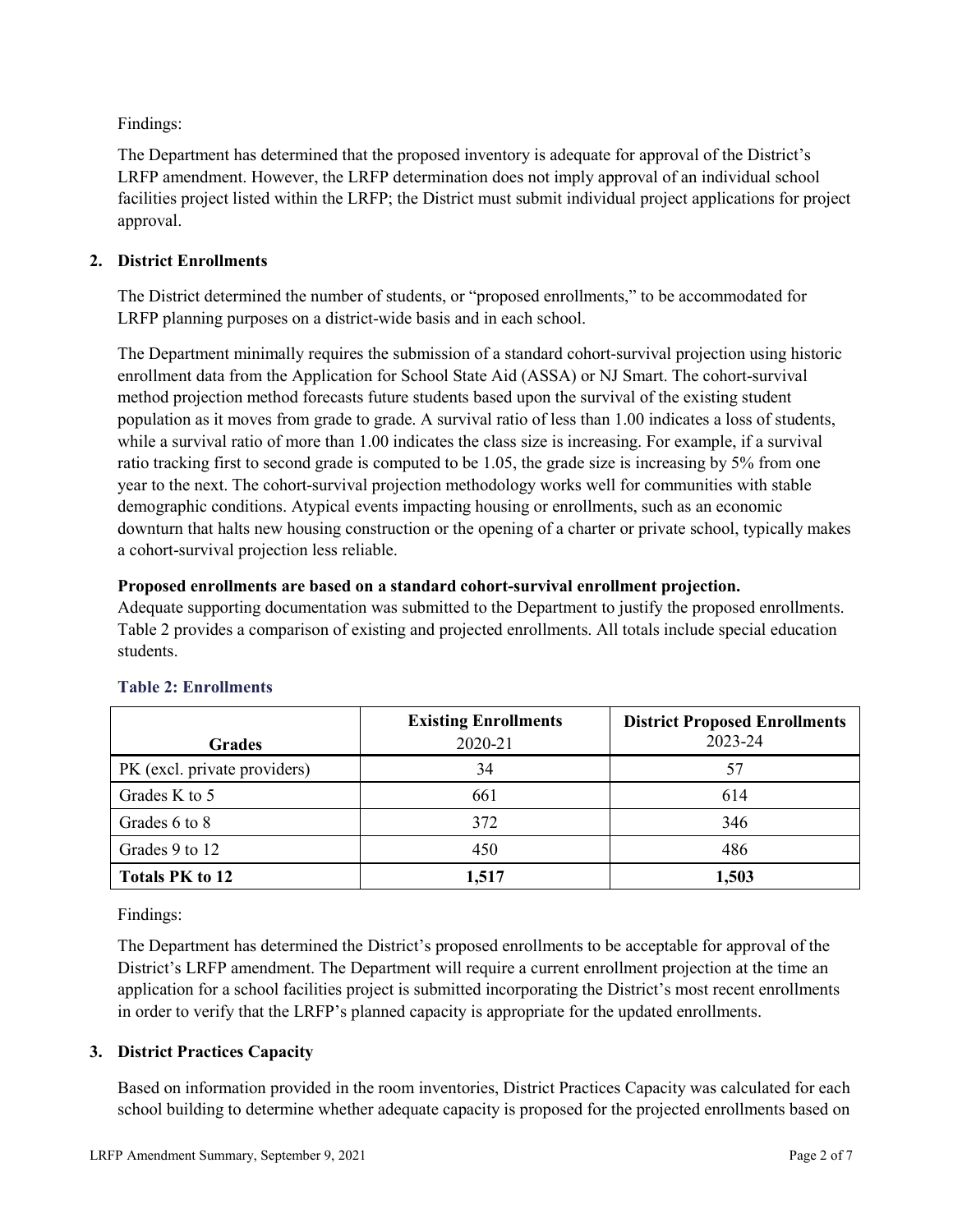district scheduling and class size practices. The capacity totals assume instructional buildings can be fully utilized regardless of school sending areas, transportation, and other operational issues. The calculations only consider district-owned buildings and long-term leases; short term leases and temporary buildings are excluded. **A capacity utilization factor of 90% for classrooms serving grades K-8 and 85% for classrooms serving grades 9-12 is applied in accordance with the FES.** No capacity utilization factor is applied to preschool classrooms.

In certain cases, districts may achieve adequate District Practices Capacity to accommodate enrollments but provide inadequate square feet per student in accordance with the FES, resulting in educational adequacy issues and "Unhoused Students." Unhoused students are considered in the "Functional Capacity" calculations used to determine potential State support for school facilities projects and are analyzed in Section 4.

Table 3 provides a summary of proposed enrollments and existing and proposed District-wide capacities. Detailed information can be found in the LRFP website reports titled *FES and District Practices Capacity Report, Existing Rooms Inventory Report, and Proposed Rooms Inventory Report.*

| <b>Grades</b>              | <b>Proposed</b><br><b>Enrollments</b> | <b>Existing</b><br><b>District</b><br><b>Practices</b><br>Capacity | <b>Existing</b><br>Deviation* | <b>Proposed</b><br><b>District</b><br><b>Practices</b><br>Capacity | <b>Proposed</b><br>Deviation* |
|----------------------------|---------------------------------------|--------------------------------------------------------------------|-------------------------------|--------------------------------------------------------------------|-------------------------------|
| Elementary ( $PK$ to 5)    | 671                                   | 600.73                                                             | $-70.27$                      | 737.83                                                             | 66.83                         |
| Middle $(6 \text{ to } 8)$ | 346                                   | 331.20                                                             | $-14.80$                      | 352.80                                                             | 6.80                          |
| High $(9 \text{ to } 12)$  | 486                                   | 515.14                                                             | 29.14                         | 596.63                                                             | 110.63                        |
| <b>District Totals</b>     | 1,503                                 | 1,447.07                                                           | $-55.93$                      | 1,687.26                                                           | 184.26                        |

## **Table 3: District Practices Capacity Analysis**

*\* Positive numbers signify surplus capacity; negative numbers signify inadequate capacity. Negative values for District Practices capacity are acceptable for approval if proposed enrollments do not exceed 100% capacity utilization.*

Considerations:

- Based on the proposed enrollments and existing room inventories, the District is projected to have inadequate capacity for the following grade groups, assuming all school buildings can be fully utilized: PK-5
- Adequate justification has been provided by the District if the proposed capacity for a school significantly deviates from the proposed enrollments. Generally, surplus capacity is acceptable for LRFP approval if additional capacity is not proposed through new construction.

## Findings:

The Department has determined that proposed District capacity, in accordance with the proposed enrollments, is adequate for approval of the District's LRFP amendment. The Department will require a current enrollment projection at the time an application for a school facilities project is submitted, incorporating the District's most recent Fall Enrollment Report, in order to verify that the LRFP's planned capacity meets the District's updated enrollments.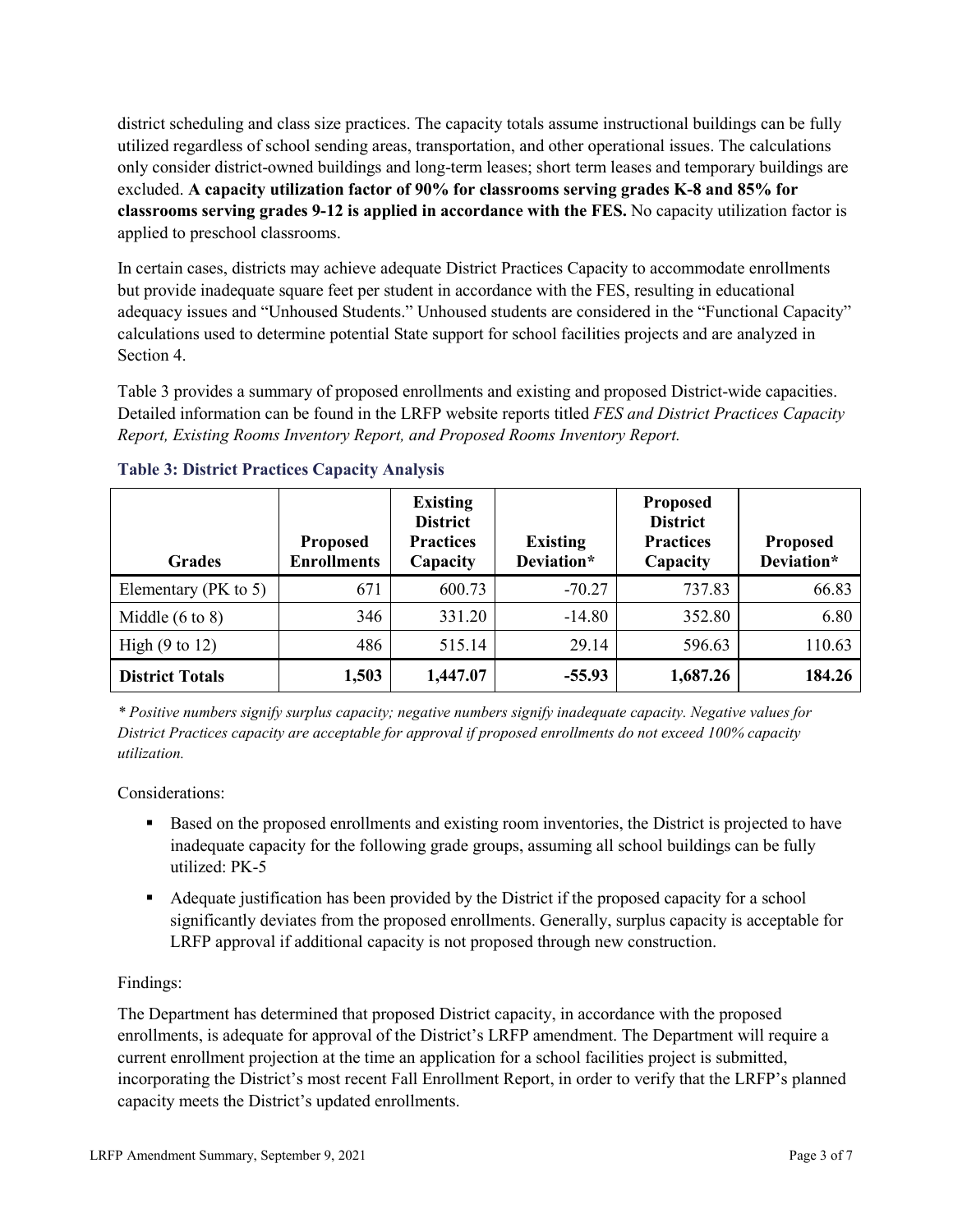#### **4. New Construction Funding Eligibility**

*Functional Capacity* was calculated and compared to the proposed enrollments to provide a **preliminary estimate** of Unhoused Students and new construction funding eligibility. **A final determination will be made at the time of project application approval.**

*Functional Capacity* is the adjusted gross square footage of a school building *(total gross square feet minus excluded space)* divided by the minimum area allowance per full-time equivalent student for the grade level contained therein. *Unhoused Students* is the number of students projected to be enrolled in the District that exceeds the Functional Capacity of the District's schools pursuant to N.J.A.C. 6A:26-2.2(c). *Excluded Square Feet* includes (1) square footage exceeding the FES for any pre-kindergarten, kindergarten, general education, or self-contained special education classroom; (2) grossing factor square footage *(corridors, stairs, mechanical rooms, etc.)* that exceeds the FES allowance, and (3) square feet proposed to be demolished or discontinued from use. Excluded square feet may be revised during the review process for individual school facilities projects.

Table 4 provides a preliminary assessment of the Functional Capacity, Unhoused Students, and Estimated Maximum Approved Area for Unhoused Students for each FES grade group. The calculations exclude temporary facilities and short-term leased buildings. School buildings proposed for whole or partial demolition or reassignment to a non-school use are excluded from the calculations pending project application review. If a building is proposed to be reassigned to a different school, the square footage is applied to the proposed grades after reassignment. Buildings that are not assigned to a school are excluded from the calculations. In addition, only preschool students eligible for state funding (former ECPA students) are included. Detailed information concerning the calculations can be found in the *Functional Capacity and Unhoused Students Report* and the *Excluded Square Footage Report.*

| Category                                     | PK/K to 5 | 6 to 8 | 9 to 12 | <b>Total</b> |
|----------------------------------------------|-----------|--------|---------|--------------|
| Eligible PK /K-12 Proposed Enrollments       | 671       | 346    | 486     |              |
| FES Area Allowance (SF/student)              | 125.00    | 134.00 | 151.00  |              |
| <b>Prior to Completion of Proposed Work:</b> |           |        |         |              |
| <b>Existing Gross Square Feet</b>            | 68,224    | 60,682 | 92,647  | 221,553      |
| <b>Adjusted Gross Square Feet</b>            | 67,787    | 59,282 | 91,453  | 218,522      |
| <b>Adjusted Functional Capacity</b>          | 542.30    | 442.40 | 605.65  |              |
| <b>Unhoused Students</b>                     | 128.70    | 0.00   | 0.00    |              |
| Est. Max. Area for Unhoused Students         | 16,087.50 | 0.00   | 0.00    |              |
| <b>After Completion of Proposed Work:</b>    |           |        |         |              |
| Gross Square Feet                            | 85,280    | 60,682 | 100,515 | 246,477      |
| New Gross Square Feet                        | 17,056    | 0      | 7,868   | 24,924       |
| <b>Adjusted Gross Square Feet</b>            | 84,843    | 59,282 | 99,321  | 243,446      |
| <b>Functional Capacity</b>                   | 678.74    | 442.40 | 657.75  |              |
| Unhoused Students after Construction         | 0.00      | 0.00   | 0.00    |              |
| Est. Max. Area Remaining                     | 0.00      | 0.00   | 0.00    |              |

#### **Table 4: Estimated Maximum Approved Area for Unhoused Students**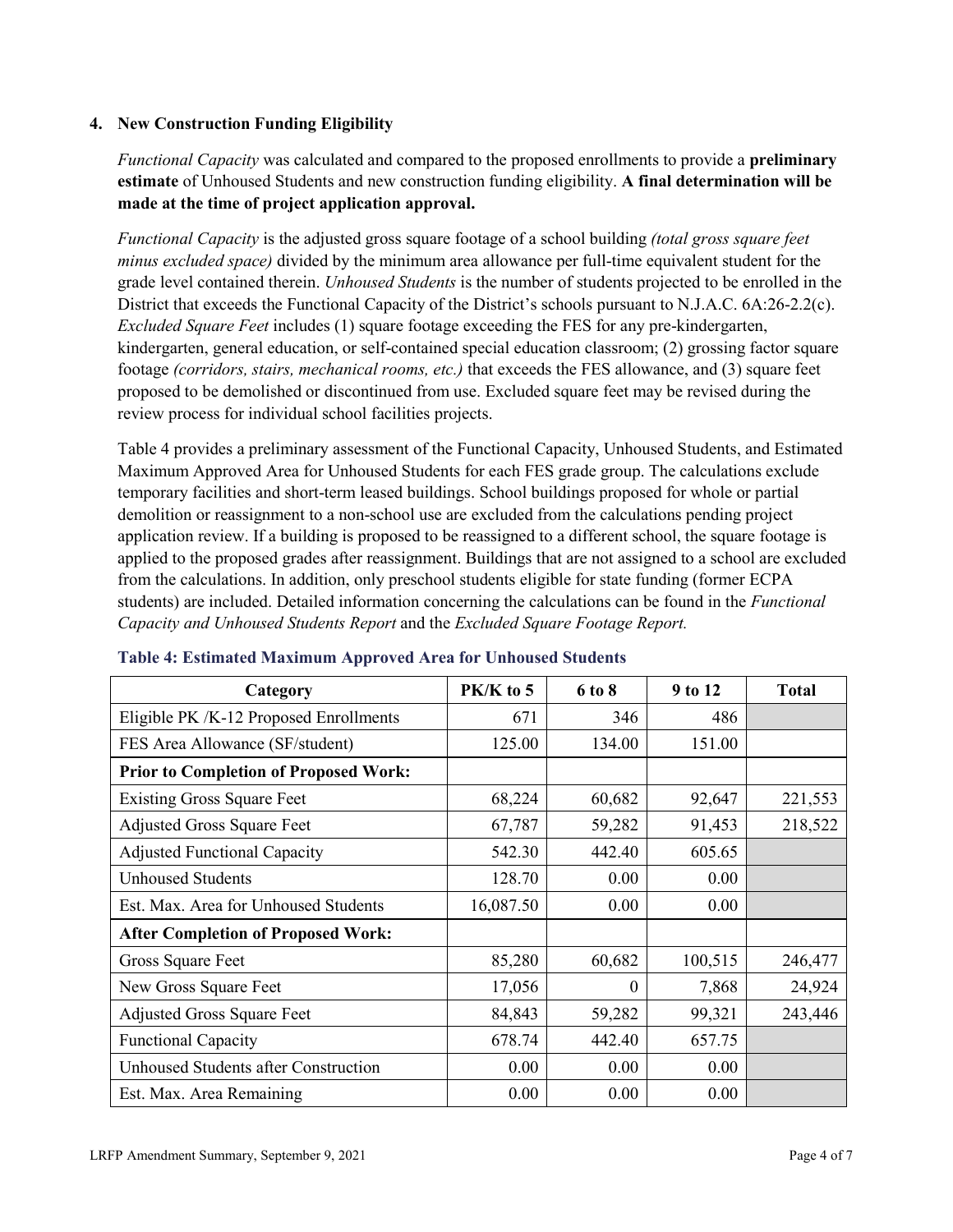Facilities used for non-instructional or non-educational purposes are ineligible for State support under the Act. However, projects for such facilities shall be reviewed by the Department to determine whether they are consistent with the District's LRFP and whether the facility, if it is to house students (full or part time) conforms to educational adequacy requirements. These projects shall conform to all applicable statutes and regulations.

Estimated costs represented in the LRFP by the District are for capital planning purposes only. The estimates are not intended to represent preliminary eligible costs or final eligible costs of approved school facilities projects.

Considerations:

- The District does not have approved projects pending completion, as noted in Section 1, that impact the Functional Capacity calculations.
- **The Functional Capacity calculations** *exclude* square feet proposed for demolition or discontinuation for the following FES grade groups and school buildings pending a feasibility study and project review: n/a.
- Based on the preliminary assessment, the District has Unhoused Students prior to the completion of proposed work for the following FES grade groups: PK/K-5.
- New construction is proposed for the following FES grade groups: PK/K-5, 9-12.
- Proposed new construction exceeds the estimated maximum area allowance for Unhoused Students prior to the completion of the proposed work for the following grade groups: PK/K-5, 9- 12.
- The District, based on the preliminary LRFP assessment, will not have Unhoused Students after completion of the proposed LRFP work. If the District is projected to have Unhoused Students, adequate justification has been provided to confirm educational adequacy in accordance with Section 6 of this determination.

## Findings:

Functional Capacity and Unhoused Students calculated in the LRFP are preliminary estimates. Preliminary Eligible Costs (PEC) and Final Eligible Costs (FEC) will be included in the review process for specific school facilities projects. A feasibility study undertaken by the District is required if building demolition or replacement is proposed per N.J.A.C. 6A:26-2.3(b)(10).

## **5. Proposed Work**

The District assessed program space, capacity, and physical plant deficiencies to determine corrective actions. Capital maintenance, or *"system actions,"* address physical plant deficiencies due to operational, building code, and /or life cycle issues. Inventory changes, or *"inventory actions,*" add, alter, or eliminate sites, site amenities, buildings, and/or rooms.

The Act (N.J.S.A. 18A:7G-7b) provides that all school facilities shall be deemed suitable for rehabilitation unless a pre-construction evaluation undertaken by the District demonstrates to the satisfaction of the Commissioner that the structure might pose a risk to the safety of the occupants even after rehabilitation or that rehabilitation is not cost-effective. Pursuant to N.J.A.C. 6A:26-2.3(b)(10), the Commissioner may identify school facilities for which new construction is proposed in lieu of rehabilitation for which it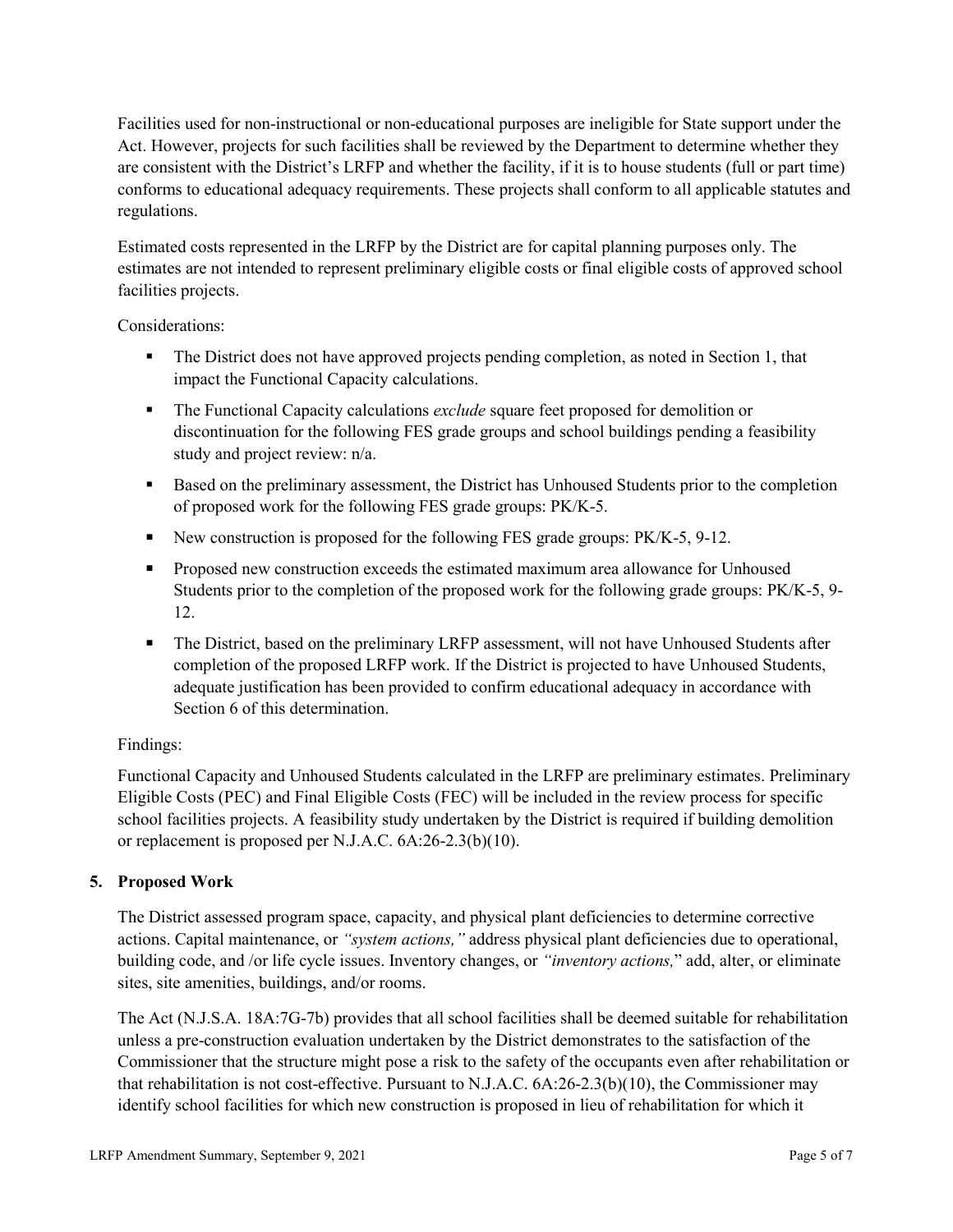appears from the information presented that new construction is justified, provided, however, that for such school facilities so identified, the District must submit a feasibility study as part of the application for the specific school facilities project. The cost of each proposed building replacement is compared to the cost of additions or rehabilitation required to eliminate health and safety deficiencies and to achieve the District's programmatic model.

Table 5 lists the scope of work proposed for each school based on the building(s) serving their student population. Proposed inventory changes are described in the LRFP website reports titled *"School Asset Inventory Report and "Proposed Room Inventory Report."* Information concerning proposed systems work, or capital maintenance can be found in the "LRFP Systems Action Summary Report."

With the completion of the proposed work, the following schools are proposed to be eliminated: n/a; the following schools are proposed to be added: n/a.

| <b>Proposed Scope of Work</b>                                                                  | <b>Applicable Schools</b>       |
|------------------------------------------------------------------------------------------------|---------------------------------|
| <b>Renovation only</b> (no new construction)                                                   |                                 |
| System actions only (no inventory actions)                                                     | Roosevelt (080)                 |
| Existing inventory actions only (no systems actions)                                           | n/a                             |
| Systems and inventory changes                                                                  | Batcho Intermediate (065)       |
| <b>New construction</b>                                                                        |                                 |
| Building addition only (no systems actions)                                                    | n/a                             |
| Renovation and building addition (system, existing<br>inventory, and new construction actions) | Manville HS (050); Weston (090) |
| New building on existing site.                                                                 | n/a                             |
| New building on new or expanded site                                                           | n/a                             |
| Site and building disposal (in addition to above scopes)                                       |                                 |
| Partial building demolition                                                                    | n/a                             |
| Whole building demolition                                                                      | n/a                             |
| Site and building disposal or discontinuation of use                                           | n/a                             |

#### **Table 5: School Building Scope of Work**

Findings:

The Department has determined that the proposed work is adequate for approval of the District's LRFP amendment. However, Department approval of proposed work in the LRFP does not imply the District may proceed with a school facilities project. The District must submit individual project applications with cost estimates for Department project approval. Both school facilities project approval and other capital project review require consistency with the District's approved LRFP.

## **6. Proposed Room Inventories and the Facilities Efficiency Standards**

The District's proposed school buildings were evaluated to assess general educational adequacy in terms of compliance with the FES area allowance pursuant to N.J.A.C. 6A:26-2.2 and 2.3.